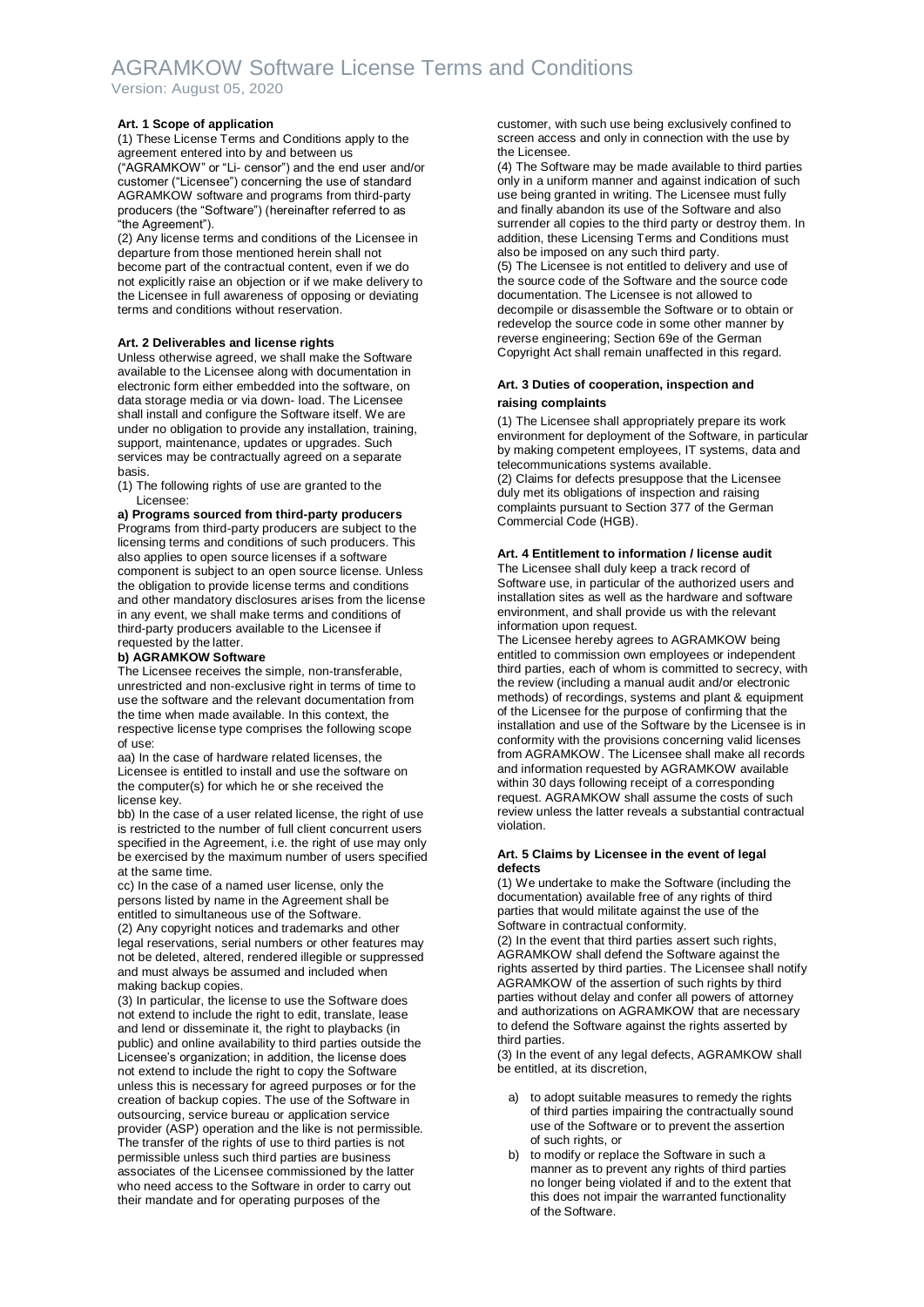## AGRAMKOW Software License Terms and Conditions Version: August 05, 2020

If AGRAMKOW does not succeed in accomplishing this within a reasonable period to be stipulated by the Licensee, then the latter shall be entitled to assert claims for defects according to the following para. 4 and pursuant to Art. 6 paras. 4 to 8.

(4) If the legal defect is based on the deficiency of a third- party program, the claims for defects shall initially be restricted to assignment of the claims for defects to which AGRAMKOW is entitled against the provider of the third-party program. AGRAMKOW shall make the information and records available that are necessary for the Licensee to assert the claims assigned against the producer of the third-party program. If a legal action by the Licensee against the producer of the third-party program likewise fails, then the Licensee shall directly be entitled to claims for defects against AGRAMKOW. (5) Claims by the Licensee shall be ruled out if the Licensee is found to have violated copyright or, if such violation of copyright was caused by special parameters laid down by the Licensee, by an application not foreseeable by AGRAMKOW or by the fact that the Software was unilaterally modified by the Licensee and/or deployed together with software not supplied by AGRAMKOW.

#### **Art. 6 Claims by Licensee for material defects**

(1) AGRAMKOW is under an obligation to supply the Software (including the documentation) in its agreed condition. However, in the event that the Software is used by the Licensee in combination with third-party software, AGRAMKOW shall neither assume any liability for defects as regards the compatibility of such third-party software with AGRAMKOW's Software nor any liability if the defects are attributable to any use not in contractual conformity or based on incorrect operation of the Software by the Licensee. Moreover, AGRAMKOW shall assume no liability for defects in the event that the Licensee does not use the assumed system configuration, in particular with regard to infrastructure, hardware, operating system and database.

(2) If the Software reflects reproducible material defects, then the Licensee can assert claims for defects against AGRAMKOW as set out in the following paragraphs. If the defect does not impair the Software's functionality substantially or not at all, to the exclusion of further claims for defects AGRAMKOW shall be entitled to remedy the defect by supplying a new version or an update within the scope of its version and update planning program. The same shall apply to defects of third-party programs if such defects do not substantially impair the functionality or not at all. (3) If the Software shows reproducible material defects, then the Licensee may, at its own discretion, opt for a subsequent remediation or the supply of a replacement.

(4) If the Licensee sets AGRAMKOW a further grace period after failed remediation following the first request, or if two remediation attempts or the supply of a replacement should fail, then the Licensee may rescind the Agreement or appropriately reduce the remuneration.

(5) AGRAMKOW may refuse specific subsequent performance until the Licensee has paid the agreed remuneration less a portion that corresponds to the economic significance of the defect in question. (6) Section 6 paras. 4 to 5 apply by analogy to reproducible material defects.

(7) All claims regarding complaints must be lodged with a readily understandable description of error symptoms in writing and, if possible, accompanied by written records to be prepared, hardcopies or other documents that serve to illustrate the defects in question. (8) Claims by the Licensee on account of defects in the

Software shall become statute barred one year after

delivery or after the link was made available for download, unless we are strictly liable to an unlimited degree according to statutory regulations or the liability rules and regulations agreed by and between the parties.

### **Art. 7 Liability**

(1) We shall be liable, also in the event of violations in the course of contractual negotiations, irrespective of the legal grounds involved (in particular, also to compensation for loss or damage not occurring to the subject matter supplied as such) without limitation, only in the following cases:

- intent.
- gross negligence,
- culpable injury to life, limb and health,
- defects that we deceitfully failed to disclose,
- any violation of warranties assumed by AGRAMKOW for quality, properties and/or durability,
- cases of strict statutory liability (e.g. claims for damages in accordance with the Product Liability Act).

(2) Any damage caused by AGRAMKOW through simple negligence shall be compensated only if the violation of a major obligation is involved, the fulfillment of which only facilitates the due and proper execution of the Agreement in any case and that the Licensee is regularly allowed to rely on (cardinal obligations). In this case, AGRAMKOW's liability is additionally limited to the extent of damage that AGRAMKOW typically had to expect in view of the facts and circumstances known to AGRAMKOW at such point in time and the nature of the contractual arrangements made.

(3) Whilst AGRAMKOW have taken reasonable steps to exercise its duty of care in our industry segment, software and other programming services cannot be provided absolutely free errors.

(4) The Licensee shall carry out appropriate and regular data backups, particularly in the form of backups available at any time for data restoration purposes. We shall be liable for the loss of data and its restoration only if such a loss would not have been avoidable by appropriate data backup measures being taken on the part of the Licensee. The Licensee shall bear the burden of proof for such data back- up measures being carried out on a regular basis. Liability for data loss or damage for which we are to blame is confined to the effort and expense that would have been necessary to restore the data from the data material backed up if the Licensee had done so.

(5) Compensation for pecuniary loss is excluded by the general principles regarding *bona fides*, such as in cases of disproportionateness between the extent of the order value and the extent of loss or damage. (6) Any further liability – for whatever legal grounds – in particular, also for compensation for loss or damage that did not occur under this Agreement, shall be excluded.

(7) We shall not be liable for the consequences of defects that do not give rise to any claims for defects pursuant to Art. 7 para. 1.

(8) The above mentioned disclaimers and restrictions also apply in favor of the employees, representatives, management bodies and vicarious agents of AGRAMKOW as well as in favor of other third parties commissioned by AGRAMKOW for contractual performance.

#### **Art. 8 Confidentiality and data protection**

(1) The Licensor and Licensee undertake, with respect to confidential information exchanged within the scope of these license terms and conditions, to treat such confidential information in strict secrecy for an unlimited period and not to allow or arrange for such information to be used within their own organization, including all